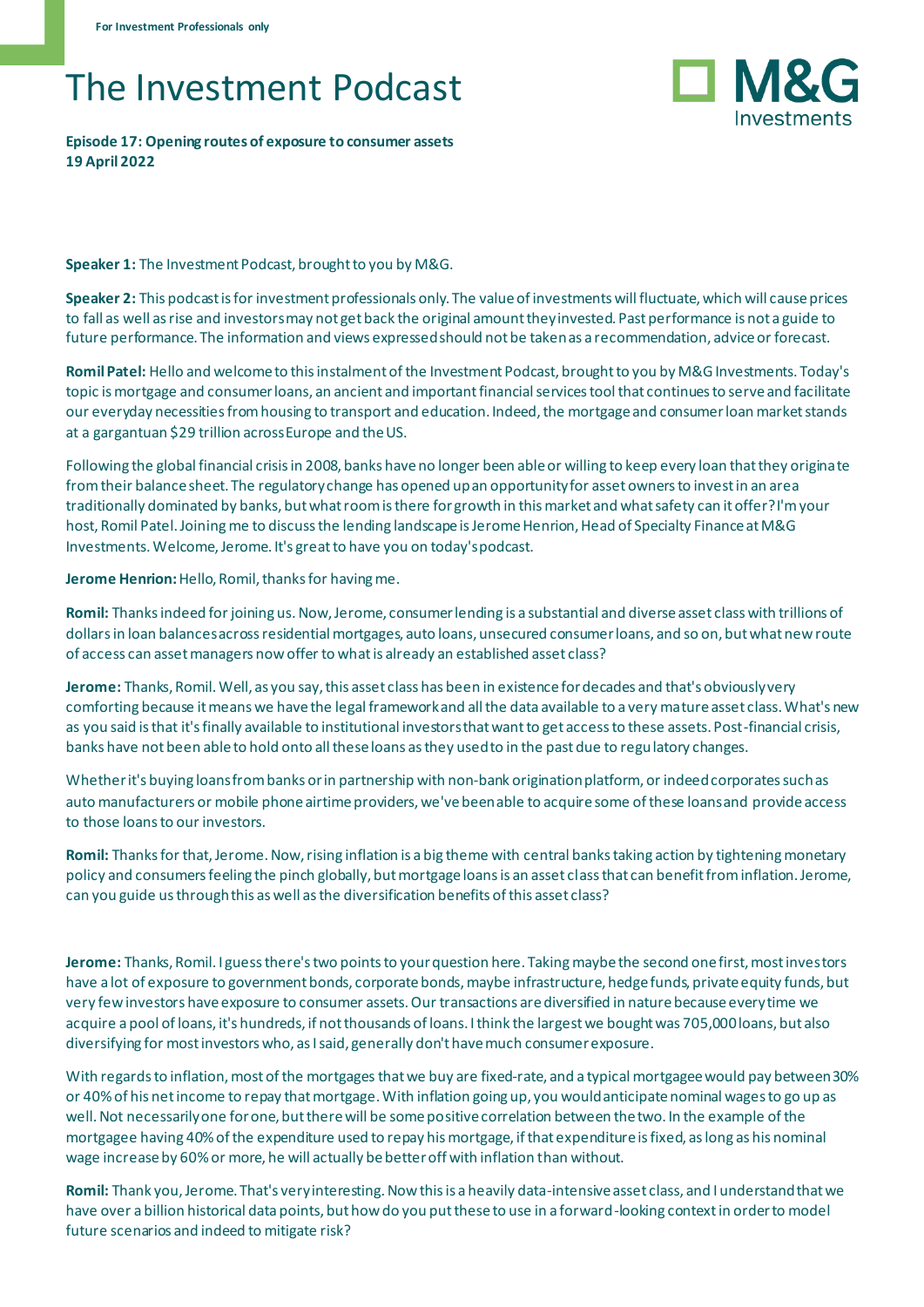**Jerome:** That's right, Romil. That's indeed a very important point. This is a very data-intensive strategy. Extracting all this information modelling it, analysing it, making sense of it is critical. We use all these historical data points and by data we mean getting a lot of information on each of the borrower and the loans and the monthly payments over time and not just on the pool that we acquire, but whenever we acquire some loans from an originator, we get all the data history on the broader origination of that originator and that enables us to see how all these loans perform in any economic environment and therefore, predict how they will behave in the future.

**Romil:** Jerome, there are so many data points out there and this all seems terribly complicated. How do you make sense of it?

**Jerome:** Well, actually, when you think of it these are very simple and common products. Most people will borrow money to buy a house. A lot of people will borrow money to buy a car and a lot of people will borrow money to go to university or to buy a mobile phone. All of us are exposed to these loans in the everyday life for most of their lives. At the heart of it, these are very common and simple products.

Romil: As you say, with so much exposure to these loans, how resilient are the returns in this asset class?

**Jerome:** This asset class has a history of resilient returns as cash flows have proven to be resilient in the past. If you think of it, these are loans that are short-dated in nature, very high cash flowing and for the most part, these loans are – in particular houses and car loans obviously – secured on collateral, which for houses, again, are appreciating assets.

**Romil:** Jerome, what are some of the key risks that you're looking at, at present and how are these historical data points helping you?

**Jerome:** Yes, so the main drivers of value are default rates, recovery rates, and prepayment rates, and analysing the data that we receive as I just mentioned, enables us to assess and predict what those default rate, recovery rates and prepayment rates will be. If you look at the current environment we're in, we're probably in an environment where unemployment is towards its lowest. With the rise of inflation, with the rise of cost of living, you would expect those default rates to increase going forward and that is clearly what we are assuming.

Any loan pool that we analyse right now, we are obviously not assuming that we are going to have the same benign environment that we've experienced over the last few years, but that we are entering into a more difficult period where some borrowers might struggle a bit more to repay some of their loans. As long as the actual performance is equal or better than what we are modelling, which is a conservative assumption to what we expect it to be then the performance will be good to strong.

**Romil:** Finally, before we go, Jerome, we're sitting here in Europe where investing in loans is not as established as it is across the pond in the US. What can we learn from the US market?

**Jerome:** There are big differences between the US and Europe, which partly explained the very big difference in performance that we've observed over the years, in particular in the global financial crisis in terms of performance. If I can just name a couple as an example in the US, a lot of the origination is an originate and distribute model where the companies originating the loans were immediately selling them on and didn't really care how those loans would perform going forward.

[It's] not at all the case in Europe, which is very much a bank-driven market where banks originate on their balance sheet with a view to keep the loans for themselves. The second big difference would be for mortgages specifically in the US. You make a loan to someone who wants to buy a house, if at some point during the life of the mortgage the value of the property goes below the value of the loan, the borrower can just hand back the keys and walk away – not at all the case in Europe where borrowers are on the hook regardless of what the value of the collateral is.

Maybe a third difference worth mentioning is [that] in Europe, you don't have anywhere near the negative complexity that you have in the US. What I mean by that is in the US, you tend to have also fixed rate loans but with the ability to repay at any time without paying any interest rate penalty if rates go down. If rates go down, you lose your loan because the customer repays, if the rate goes up when you may prefer for the loan to disappear so that you can reinvest at a higher rate somewhere else, the loan tends to stick around.

[It's] not the case in Europe as prepayment penalties permit borrowers to repay anticipatively without paying the lender some compensation. In terms of the ability to get the data, analyse its source, the collateral finance of those loans, there is a lot to learn from what's happening in the US.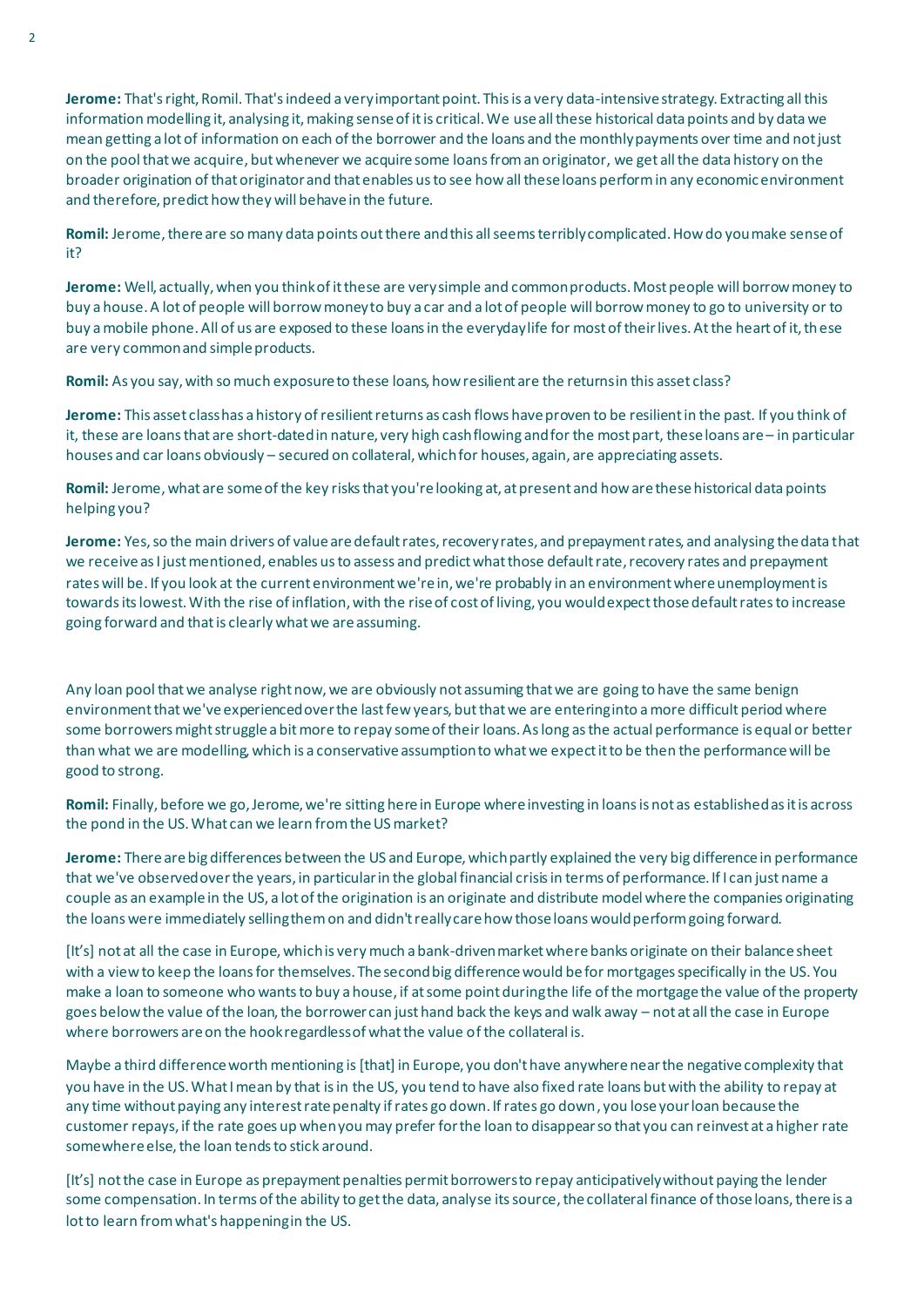**Romil:** Well, that's all we have time for in today's episode of The Investment Podcast. Jerome, thanks very much indeed for sharing your expert insights with our audience.

**Jerome:** Thanks for having me.

**Romil:** Thanks to you, our audience, for tuning in. Until the next episode, it's goodbye for now.

**Speaker 2:** This podcast is for investment professionals only. For further information, please see the notes which accompany this episode.

## **[00:10:40] [END OF AUDIO]**

**For Investment Professionals only.** Not for onward distribution. No other persons should rely on any information contained within. This guide reflects M&G's present opinions reflecting current market conditions. They are subject to change without notice and involve a number of assumptions which may not prove valid. The distribution of this guide does not constitute an offer of, or solicitat ion for, a purchase or sale of any investment product or class of investment products, or to provide discretionary investment management services. These materials are not, and under no circumstances are to be construed as, an advertisement or a public offering of any secu rities or a solicitation of any offer to buy securities. It has been written for informational and educational purposes only and should not be considered as investment advice, a forecast or guarantee of future results, or as a recommendation of any security, strategy or investme nt product. Reference in this document to individual companies is included solely for the purpose of illustration and should not be construed as a recommendation to buy or sell the same. Information is derived from proprietary and non -proprietary sources which have not been independently verified for accuracy or completeness. While M&G Investments believes the information to be accurate and reliable, we do not claim or have responsibility for its completeness, accuracy, or reliability. Statements of future expectations, estimates, projections, and other forward-looking statements are based on available information and management's view as of the time of these statements. Accordingly, such statements are inherently speculative as they are based on assumptions which may involve known and unknown risks and uncertainties. Actual results, performance or events may differ materially from those expressed or implied in such statements. All forms of investments carry risks. Such investments may not be suitable for everyone. **United States**: M&G Investment Management Limited is registered as an investment adviser with the Securities and Exchange Commission of the United States of America under US laws, which differ from UK and FCA laws. **Canada:** upon receipt of these materials, each Canadian recipient will be deemed to have represented to M&G Investment Management Limited, that the investor is a 'permitted client' as such term is defined in National Instrument 31 -103 Registration Requirements, Exemptions and Ongoing Registrant Obligations. **Australia:** M&G Investment Management Limited (MAGIM) and M&G Alternatives Investment Management Limited (MAGAIM) have received notification from the Australian Securities & Investments Commission that they can rely on the ASIC Class Order [CO 03/1099] exemption and are therefore permitted to market their inve stment strategies (including the offering and provision of discretionary investment management services) to wholesale clients in Austra lia without the requirement to hold an Australian financial services licence under the Corporations Act 2001 (Cth). MAGIM and MAGAI M are authorised and regulated by the Financial Conduct Authority under laws of the United Kingdom, which differ from Australian laws. **Singapore:** For Institutional Investors and Accredited Investors only**.** In Singapore, this financial promotion is issued by M&G Real Estate Asia Pte. Ltd. (Co. Reg. No. 200610218G) and/or M&G Investments (Singapore) Pte. Ltd. (Co. Reg. No. 201131425R), both regulat ed by the Monetary Authority of Singapore. **Hong Kong:** For Professional Investors only. In Hong Kong, this financial promotion is issued by M&G Investments (Hong Kong) Limited. Office: Unit 1002, LHT Tower, 31 Queen's Road Central, Hong Kong. **South Korea:** For Qualified Professional Investors. **China**: on a cross-border basis only. **Japan: M&G Investments Japan Co., Ltd., Investment Management Business Operator, Investment Advisory and Agency Business Operator, Type II Financial Instruments Business Operator, Director-General of the Kanto Local Finance Bureau (Kinsho) No. 2942**, **Membership to Associations: Japan Investment Advisers Association, Type II Financial Instruments Firms Association. T**his document is provided to you for the purpose of providing information with respect to investment management by Company's offshore group affiliates and neither provided for the purpose of solicitation of any securities nor intended for such solicitation of any securities. Pursuant to such the registrations above, the Company may: (1) provide agency and intermediary services for clients to enter into a discretionary investment management agreement or investment advisory agreement with any of the Offshore Group Affiliates; (2) directly enter into a discretionary investment management agreement with clients; or (3) solic it clients for investment into offshore collective investment scheme(s) managed by the Offshore Group Affiliate. Please refer to materials separately provided to you for specific risks and any fees relating to the discretionary investment management agreement and the investm ent into the offshore collective investment scheme(s). The Company will not charge any fees to clients with respect to '(1) and '(3) above. M&G Investments is a direct subsidiary of M&G plc, a company incorporated in the United Kingdom. M&G plc and its affiliated companies are not affiliated in any manner with Prudential Financial, Inc, a company whose principal place of business is in the United Sta tes of America or Prudential Plc, an international group incorporated in the United Kingdom. This financial promotion is issued by M&G International Investments S.A. in the EU and M&G Investment Management Limited elswhere (unless otherwise stated). The registered office of M&G International Investments S.A. is 16, boulevard Royal, L-2449, Luxembourg.M&G Investment Management Limited is registered in England and Wales under number 936683, registered office 10 Fenchurch Avenue, London EC3M 5AG. M&G Investment Management Limited is authorised and regulated by the Financial Conduct Authority. M&G Real Estate Limited is registered in England and Wales under number